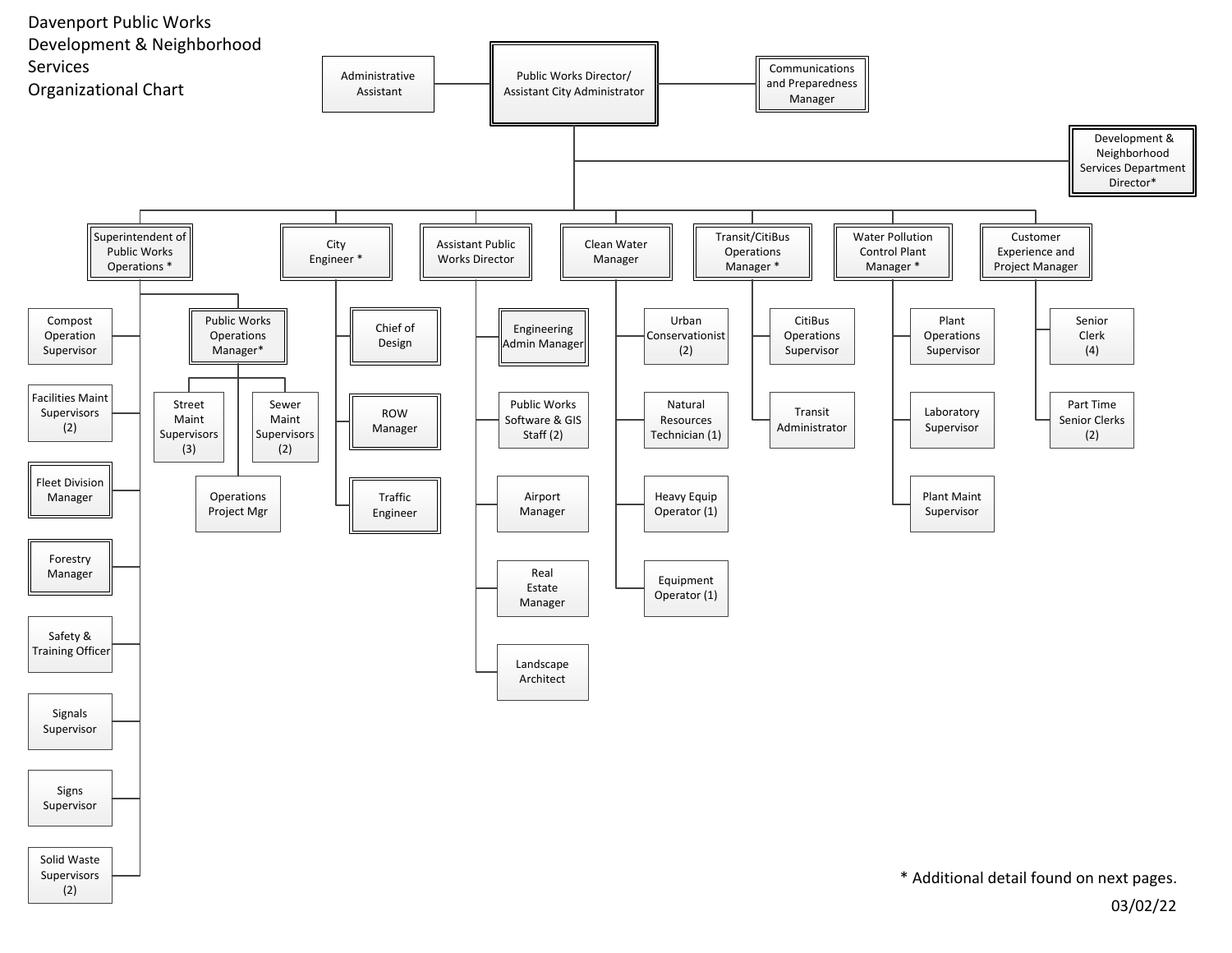## Development & Neighborhood Services

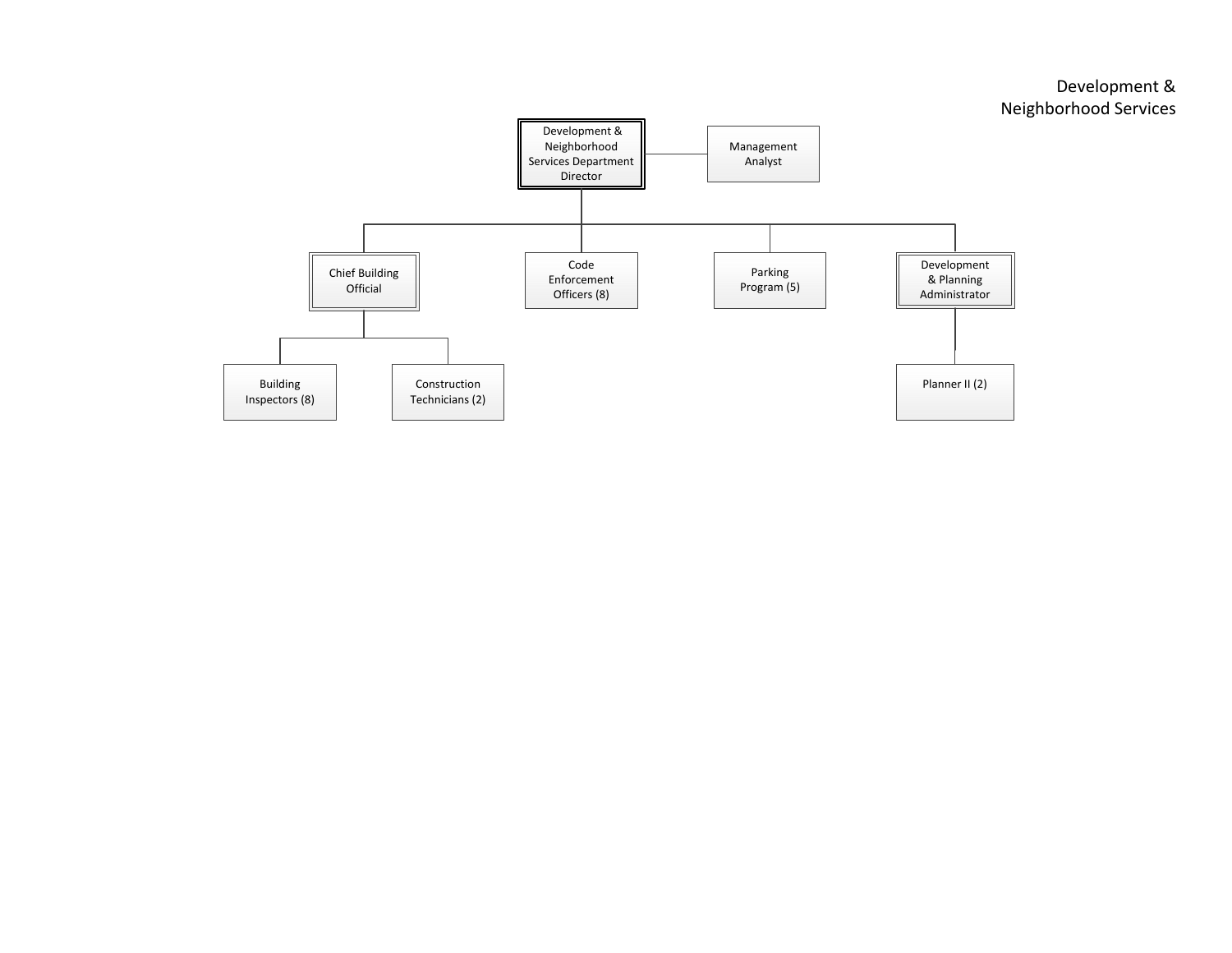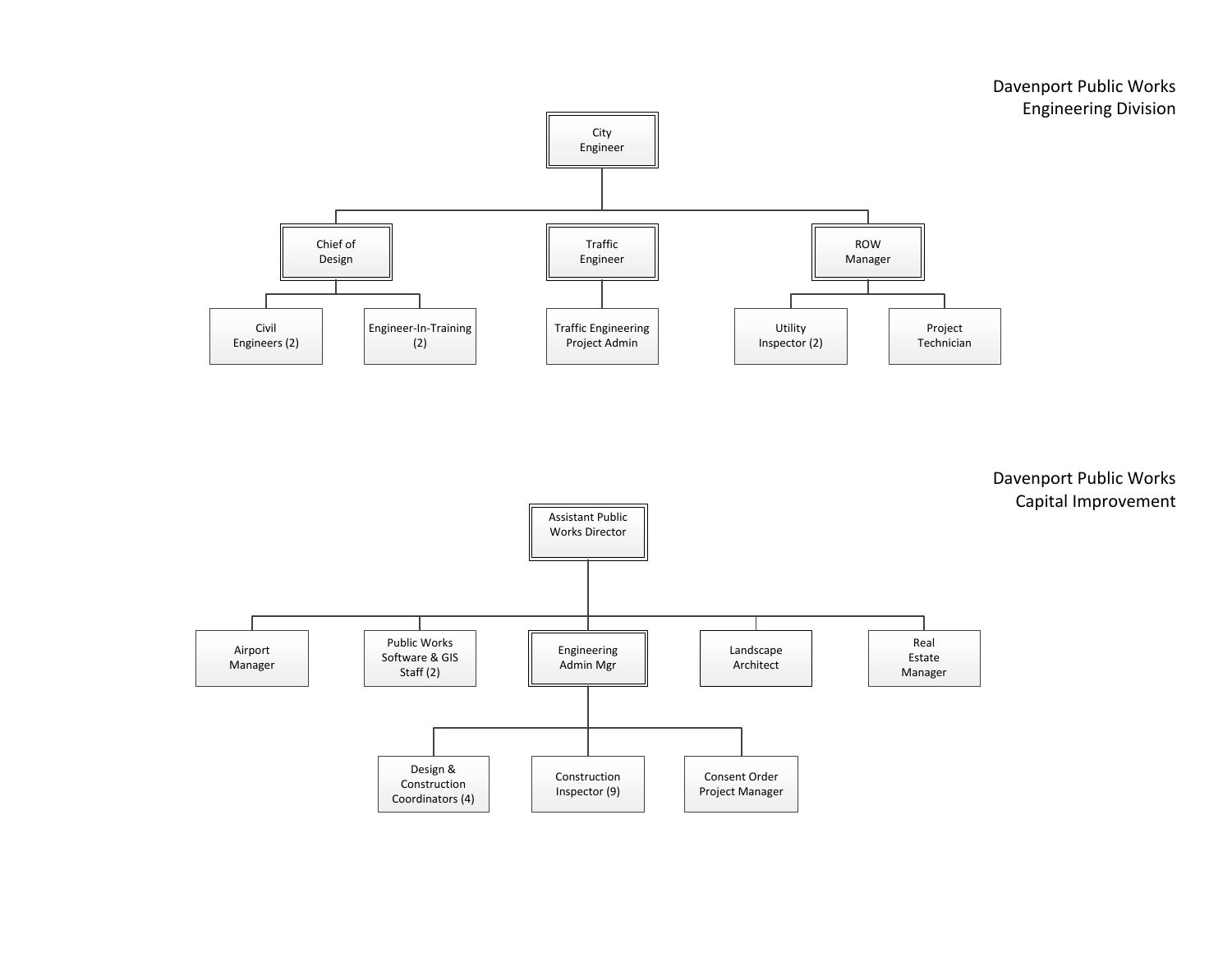## Davenport Public Works Operations Transit Operations

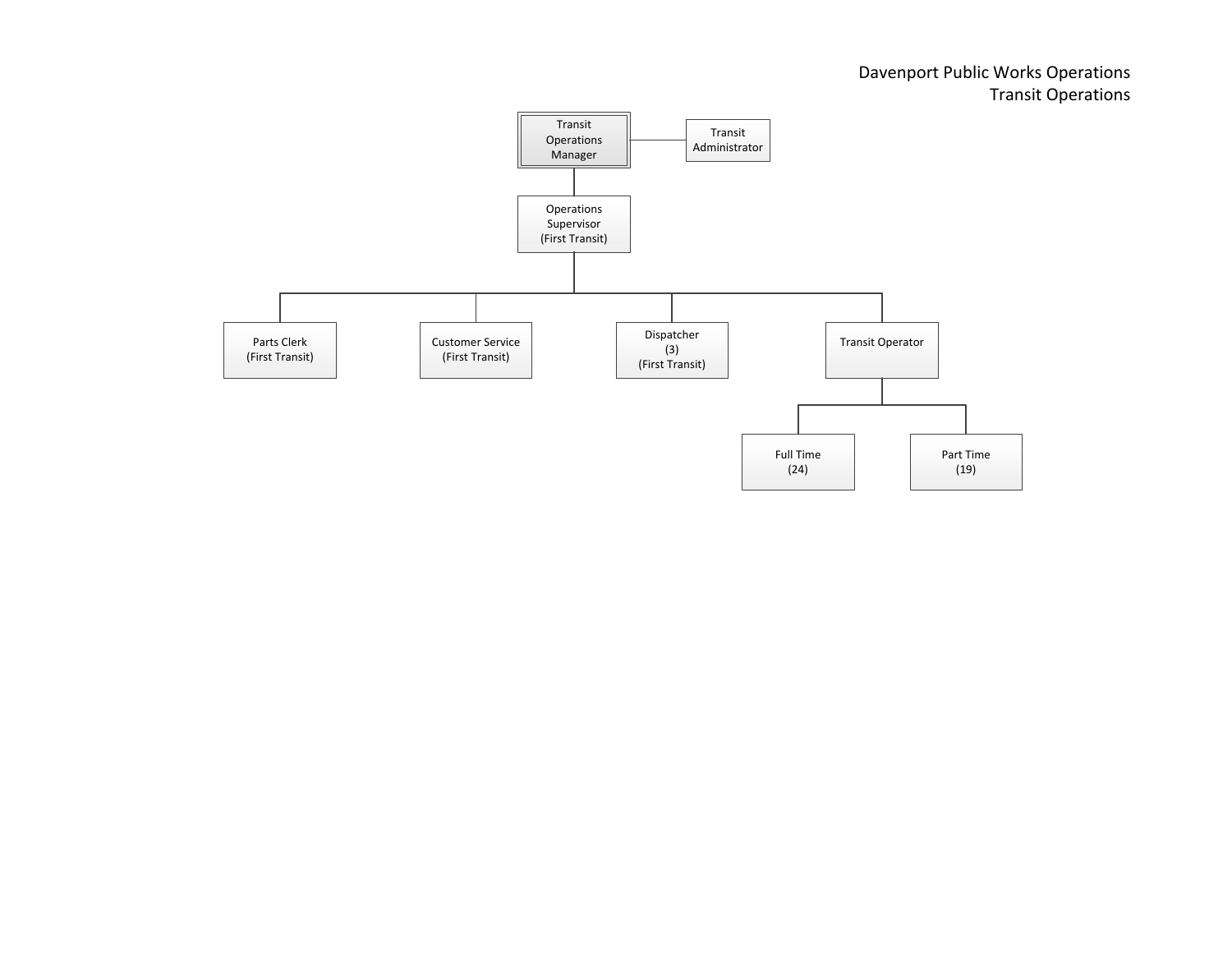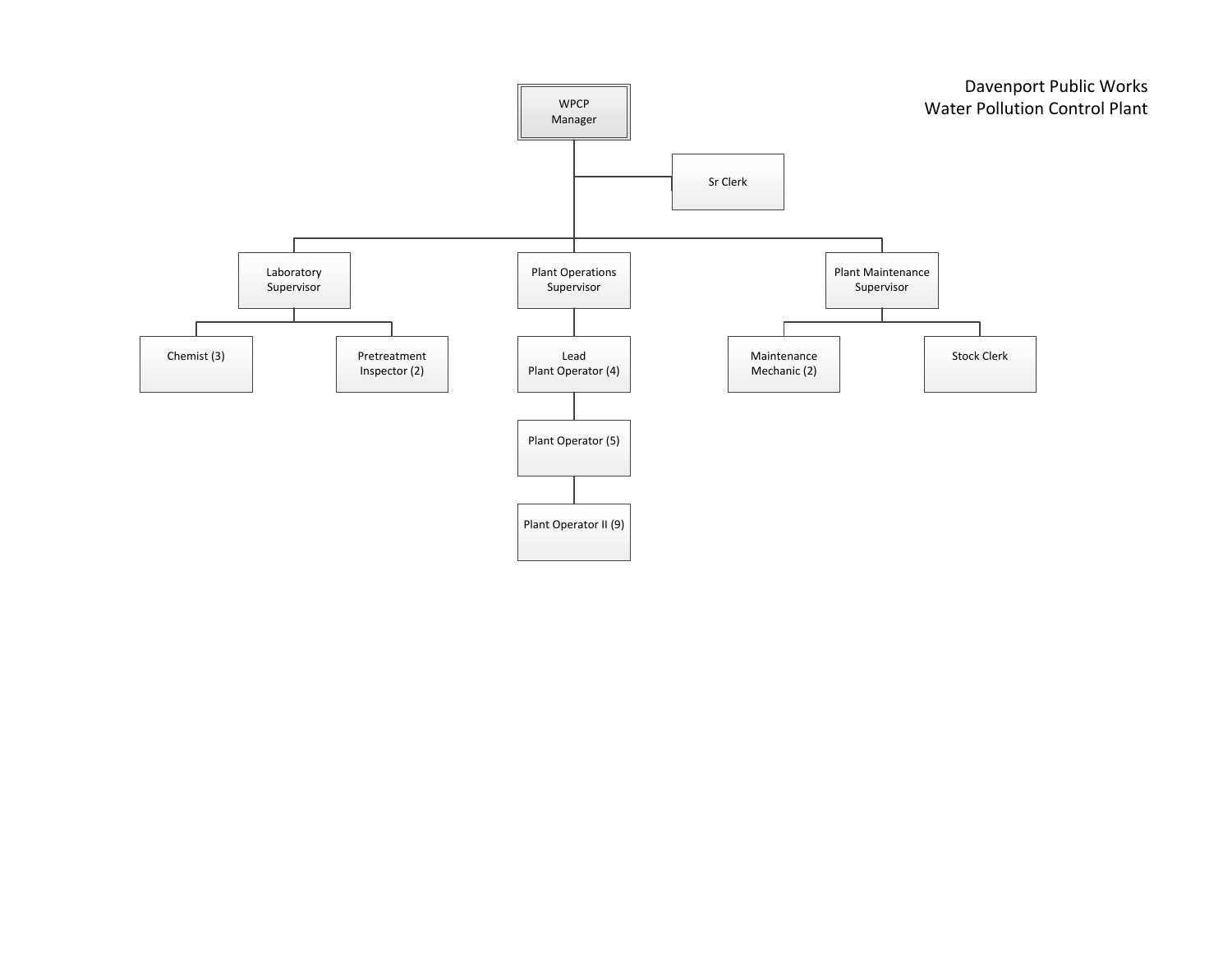

Davenport Public Works Operations Divisions

\* Additional detail found on next pages.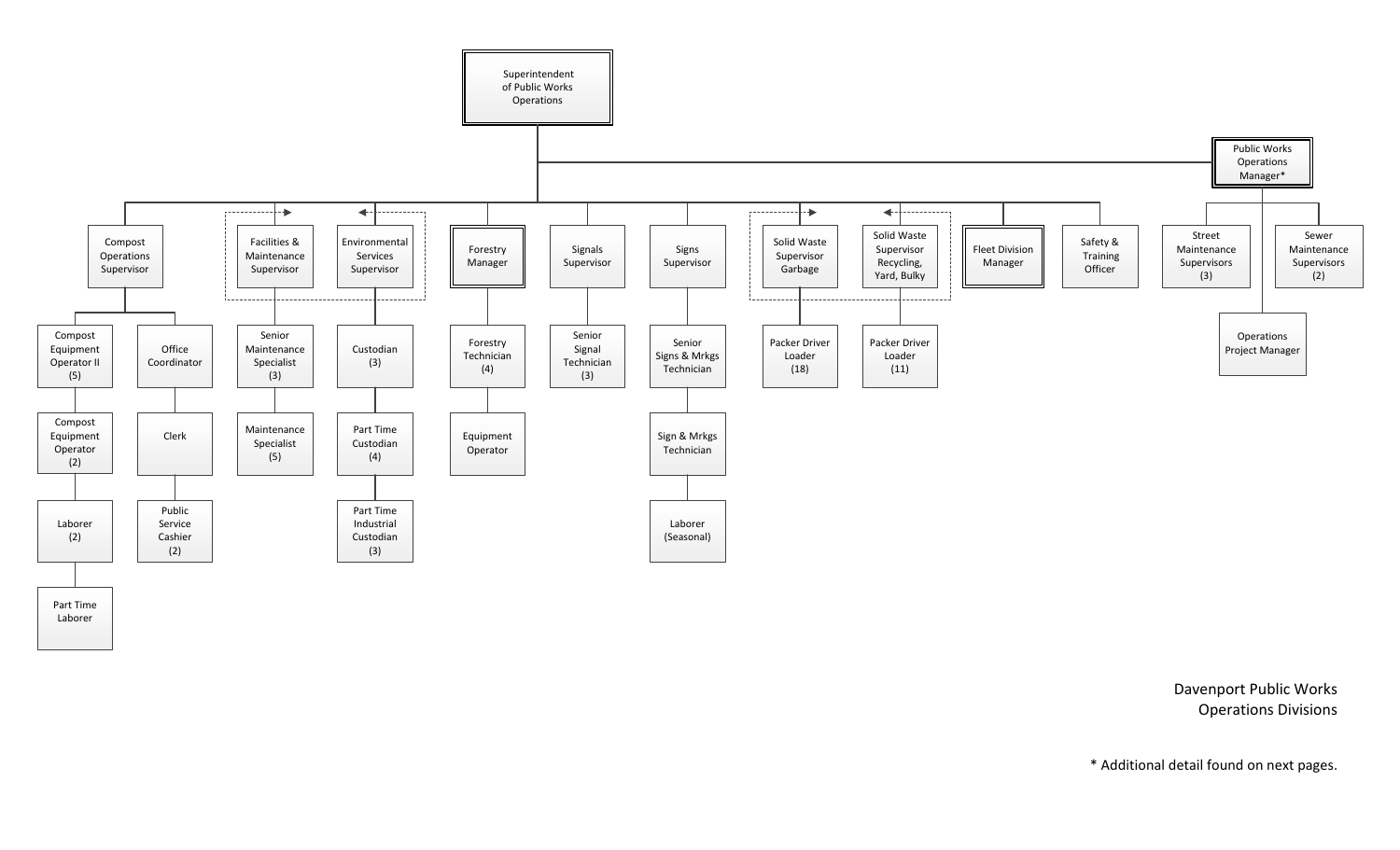